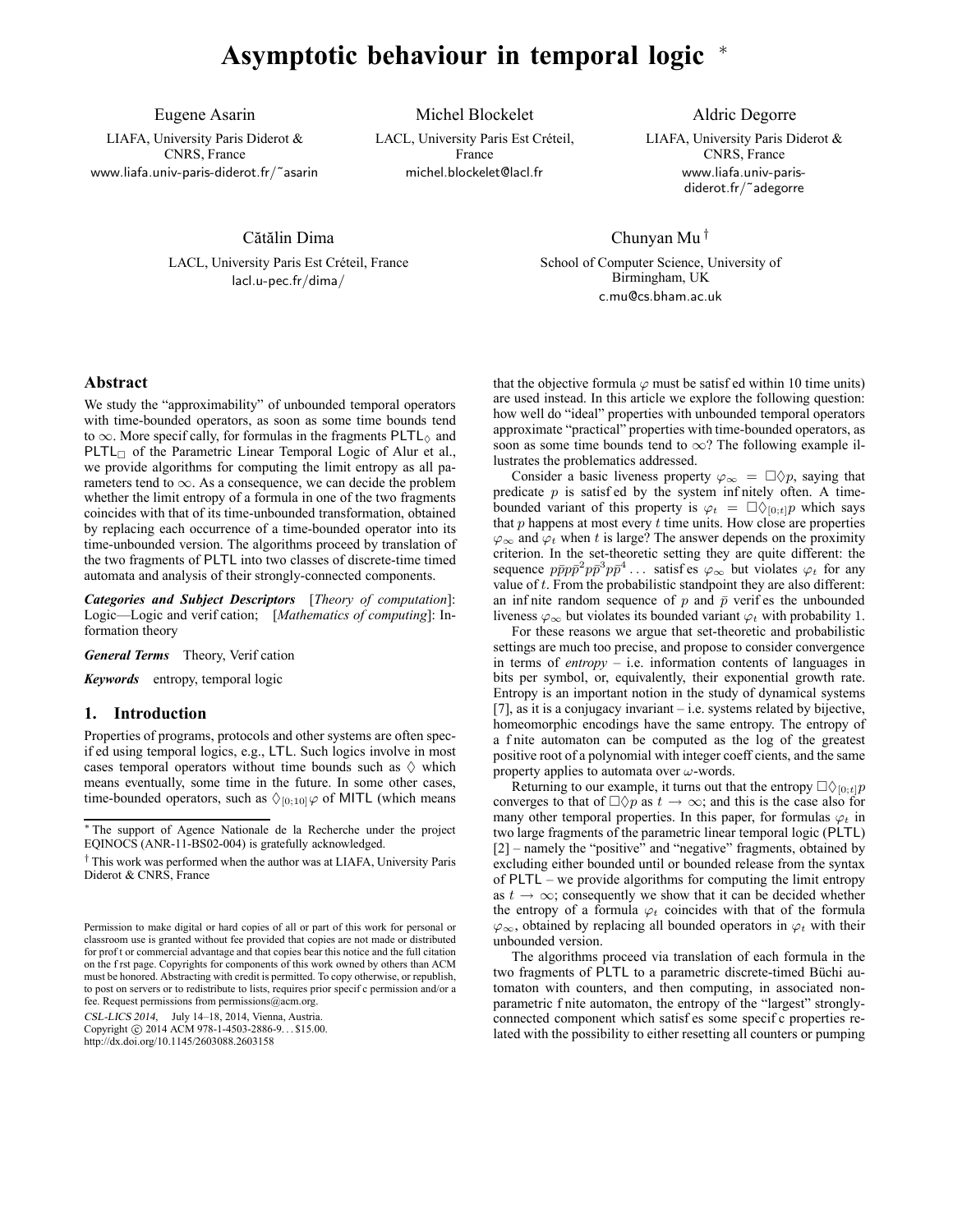counters in the original timed automaton. The proofs of the correctness of the algorithms require building "almost injective" mappings between behaviors of length  $n$  in the underlying (non-parametric, untimed) Büchi automaton and behaviors of length  $n \pm \epsilon$  in the original timed automaton. The technique is similar with coding techniques in symbolic dynamics and is necessary as we cannot provide inclusions between the behaviors of the f rst type into behaviors of the second.

This paper is structured as follows: in Section 2 we recall necessary notions concerning entropy of languages, as well as the logic PLTL from [2]. In Section 3 we formulate our main problem on limit entropy and its solution (Theorem 2). In the rest of the paper we present its proof: translation from the logic to automata in Section 4 and algorithms for computation of the limit entropy in Section 5. We draw some perspectives in the concluding section.

## **2. Preliminaries**

#### **2.1 Automata and entropy**

We assume the reader is familiar with f nite and Büchi automata [9]. Given a f nite automaton A we denote its language by  $\mathcal{L}(\mathcal{A})$ . For a language  $\mathcal{L} \subseteq \Sigma^*$  or  $\mathcal{L} \subseteq \Sigma^\omega$ , we define  $\mathcal{L}_n = \mathcal{L} \cap \Sigma^n$ , and  $\text{pref}(\mathcal{L})$  denotes the set of (f nite) pref xes of ( $\omega$ -) words in  $\mathcal{L}$ , while  $\text{pref}_n(\mathcal{L})$  denotes the set of pref xes of length n of words in L. The suff x of a (f nite or  $\omega$ -) word w starting from position k is denoted  $w^k$ .

#### **2.1.1 Entropy of languages**

The *entropy* of a language  $\mathcal{L} \subseteq \Sigma^*$  ([3]) is defined as:

$$
\mathcal{H}(\mathcal{L}) = \limsup_{n \to \infty} \frac{\log |\mathcal{L}_n|}{n}
$$

(with the logarithm taken in base 2). Intuitively, the entropy of a language is the amount of information (in bits per symbol) in typical words of the language. An alternative interpretation is that the entropy of a language is the "growth rate" of the language.

Recall that, for a regular language  $\mathcal{L} \in \Sigma^*$  accepted by a fnite automaton, its entropy can be effectively computed. More precisely, given a deterministic automaton A, we say that A is *trim* if all its states are reachable from the initial state and co-reachable to a f nal state. Furthermore, let M(A) denote its *extended* adjacency matrix,  $M(\mathcal{A})_{ij} = |\{a \in \Sigma \mid i \stackrel{a}{\rightarrow} j \in \delta_A\}|$ , then:

**Theorem 1** ([3])**.** *For any deterministic trim automaton* A*,*

$$
\mathcal{H}(\mathcal{L}(\mathcal{A})) = \log \rho(M(\mathcal{A})).
$$

Here  $\rho(M)$  denotes the spectral radius of M, i.e., the maximal modulus of its eigenvalues. Note that  $H(A)$  can be found as maximum of  $\mathcal{H}(S)$  over all strongly connected components S of A.

#### **2.1.2 Entropy of** ω**-languages**

The entropy of an  $\omega$ -language  $\mathcal{L} \subset \Sigma^{\omega}$  is defined by  $\mathcal{H}(\mathcal{L}) =$  $\mathcal{H}(\texttt{pref}(\mathcal{L}))$  [8]. In particular, if  $\mathcal{L} = \Sigma^{\omega}$  and  $|\Sigma| = k$  then  $\mathcal{H}(L) = \log k$ .

Whenever  $\mathcal L$  is an  $\omega$ -regular language recognized by a Büchi automaton A, its entropy can be computed as follows: compute the (f nite) automaton  $A^{fin}$  recognizing  $pref(\mathcal{L})$ , determinize it and compute the entropy as the logarithm of a spectral radius using Theorem 1.

#### **2.2** PLTL **and its fragments**

We study here PLTL, the parametric variant of the Linear Temporal Logic from [2], which is an extension of LTL with bounded operators  $U_t$  and  $\mathcal{R}_t$ . For technical reasons we prefer the formulas in positive normal form, where all the negations are pushed to atomic propositions. This leads to the logic described below.

#### **2.2.1 Syntax**

The formulas of PLTL in positive normal form (PNF) over the set of atomic propositions AP with parameters in  $\mathbf{t} = \{t_1, \dots, t_k\}$ . are def ned by the grammar:

$$
\varphi ::= p | \neg p | \varphi_1 \land \varphi_2 | \varphi_1 \lor \varphi_2 | \bigcirc \varphi_1
$$
  
 
$$
| \varphi_1 \mathcal{U} \varphi_2 | \varphi_1 \mathcal{R} \varphi_2 | \varphi_1 \mathcal{U}_t \varphi_2 | \varphi_1 \mathcal{R}_t \varphi_2,
$$

where p ranges over  $AP$  and  $t \in \mathbf{t}$ . We also require that every timed parameter  $t \in \mathbf{t}$  appears *only once* in each formula.

## **2.2.2 Semantics**

A *valuation* of parameters from **t** is just a function  $v : t \longrightarrow N$ .

The semantics of PLTL is defined in terms of  $\omega$ -words over  $2^{AP}$ ,  $w = w_0w_1 \ldots$  and valuation of parameters v (denoted by  $w, \mathbf{v} \models \phi$ ).

- $w, v \models p$  for  $p \in AP$  iff  $p \in w_0$ ;
- $w, v \models \neg p$  for  $p \in AP$  iff  $p \notin w_0$ ;
- w,  $\mathbf{v} \models \varphi_1 \lor \varphi_2$  iff  $w, \mathbf{v} \models \varphi_1$  or  $w, \mathbf{v} \models \varphi_2$ ;
- $w, \mathbf{v} \models \varphi_1 \land \varphi_2$  iff  $w, \mathbf{v} \models \varphi_1$  and  $w, \mathbf{v} \models \varphi_2$ ;
- $w, \mathbf{v} \models \bigcirc \varphi_1 \text{ iff } w^1, \mathbf{v} \models \varphi;$
- $w, \mathbf{v} \models \varphi_1 \mathcal{U} \varphi_2$  iff  $\exists i \geq 0$  s.t.  $w^i, \mathbf{v} \models \varphi_2$  and  $\forall j < i$ , we have  $w^j, \mathbf{v} \models \varphi_1$ ;
- $w, \mathbf{v} \models \varphi_1 \mathcal{R} \varphi_2$  iff  $\forall j \in \mathbb{N}$ , either  $w^j, \mathbf{v} \models \varphi_2$  or  $\exists i < j$  such that  $w^i$ ,  $\mathbf{v} \models \varphi_1$ .
- $w, \mathbf{v} \models \varphi_1 \mathcal{U}_t \varphi_2$  iff  $\exists i \leq \mathbf{v}(t)$  with  $w^i, \mathbf{v} \models \varphi_2$  and  $\forall 0 \leq j <$  $i, w^j, \mathbf{v} \models \varphi_1;$
- $w, \mathbf{v} \models \varphi_1 \mathcal{R}_t \varphi_2$  iff  $\forall j < \mathbf{v}(t)$ , either  $w^j, \mathbf{v} \models \varphi_2$  or  $\exists i < j$ such that  $w^i$ ,  $\mathbf{v} \models \varphi_1$ .

Derived operators are defined as usual:  $\Diamond \varphi = \text{true } \mathcal{U} \varphi$ ;  $\Box \varphi = \Box \varphi$ false  $\mathcal{R}\varphi$ ;  $\Diamond_t\varphi = \text{true}\,\mathcal{U}_t\varphi$ ;  $\Box_t\varphi = \text{false}\,\mathcal{R}_t\varphi$ . Given a valuation v of the parameters, we associate an  $\omega$ -language to any PLTL formula:  $\llbracket \varphi \rrbracket_{\mathbf{v}} = \{ w \in \Sigma^{\omega} \mid w, \mathbf{v} \models \varphi \}.$ 

## **2.2.3 Fragments**

The following four fragments of PLTL will play an important role in the rest of the paper: the *positive* fragment  $PLTL<sub>♦</sub>$  does not use  $\mathcal{R}_t$  operator, the *negative* fragment PLTL<sub> $\Box$ </sub> does not use  $\mathcal{U}_t$ , while the *non-parametric* fragment (which corresponds to LTL in positive normal form) does not use either of those.

The following monotonicity properties are immediate from the def nitions:

**Proposition 1.** *For any two valuations*  $\mathbf{v}_1, \mathbf{v}_2 : \mathbf{t} \to \mathbb{N}$  *satisfying*  $\mathbf{v}_1(t) \leq \mathbf{v}_2(t)$  for all  $t \in \mathbf{t}$  *we have that:* 

- *for any formula*  $\varphi$  *in* PLTL<sub> $\diamondsuit$ </sub> *it holds that*  $[\![\varphi]\!]_{\mathbf{v}_1} \subseteq [\![\varphi]\!]_{\mathbf{v}_2}$ ;
- *for any formula*  $\varphi$  *in* PLTL<sub> $\Box$ </sub> *it holds that*  $[\![\varphi]\!]_{\mathbf{v}_1} \supseteq [\![\varphi]\!]_{\mathbf{v}_2}$ ;
- *for*  $\varphi$  *in* LTL, *it holds that*  $[\![\varphi]\!]_{\mathbf{v}_1} = [\![\varphi]\!]_{\mathbf{v}_2}$ .

We f nally introduce a notation: given a PLTL formula  $\varphi$ , we denote by  $\varphi_{\infty}$  the formula obtained by replacing each occurrence of the time-bounded operators  $\mathcal{U}_t$ , resp.  $\mathcal{R}_t$ , with their unbounded variants U, resp. R. Note that  $\varphi_{\infty}$  is an LTL formula. We note f rst a couple of easy properties concerning the relation between  $\varphi$ and  $\varphi_{\infty}$ .

**Proposition 2.** *For any valuation*  $\mathbf{v} : \mathbf{t} \to \mathbb{N}$  *we have that* 

- *for any formula*  $\varphi$  *in* PLTL<sub> $\Diamond$ </sub> *it holds that*  $[\![\varphi]\!]_v \subseteq [\![\varphi_{\infty}]\!]$ *;*
- *for any formula*  $\varphi$  *in* PLTL<sub> $\Box$ </sub> *it holds that*  $[\varphi]_{\mathbf{v}} \supseteq [\varphi_{\infty}]$

*with*  $\lceil \cdot \rceil$  *standing for the usual* LTL *semantics.*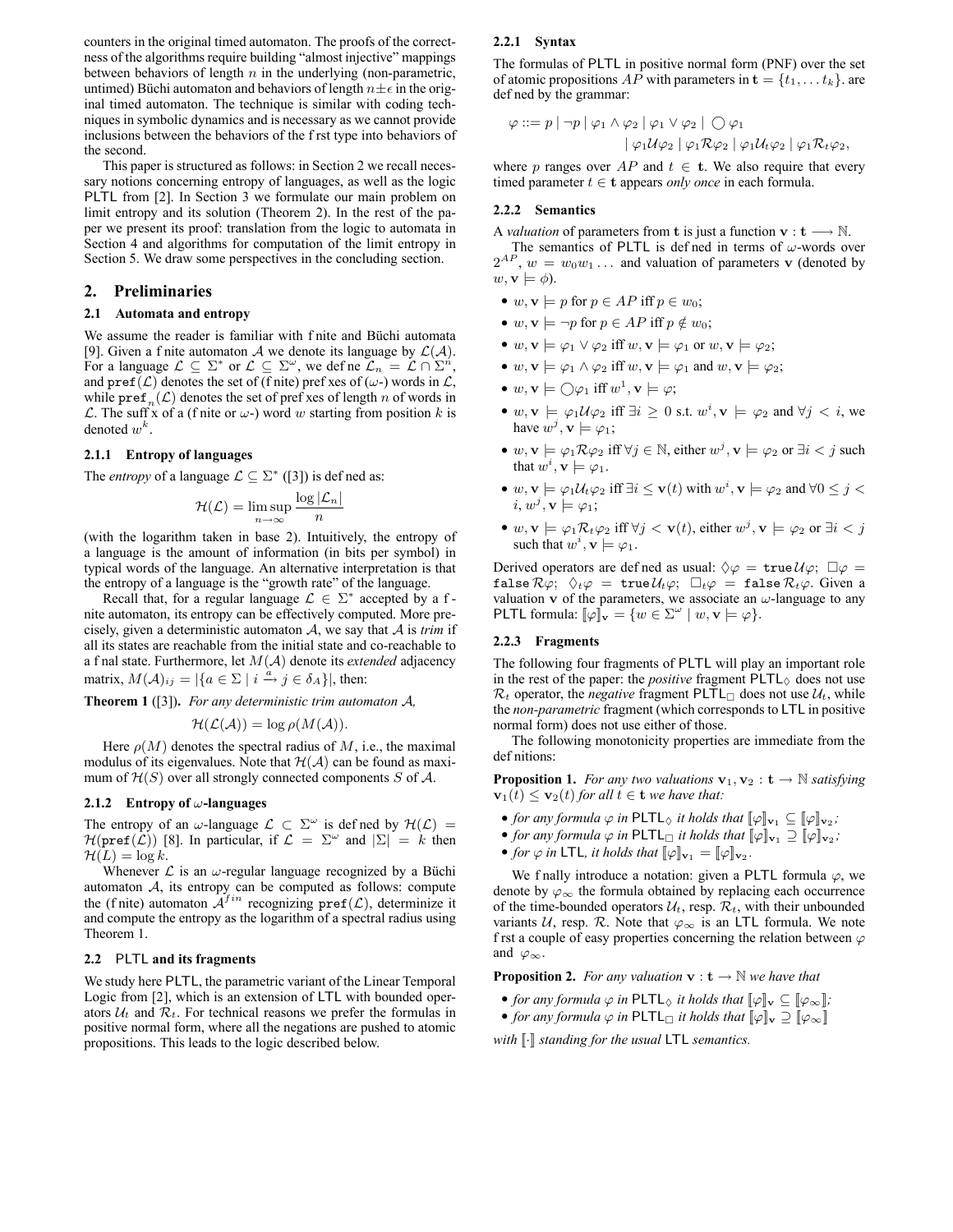## **3. The problem and the main result**

We are interested in the study of the asymptotic properties of PLTL formulas. More specif cally, we would like to characterize the existence of limits of the type

$$
\lim_{\mathbf{v}} \llbracket \varphi \rrbracket_{\mathbf{v}} \tag{1}
$$

(hereinafter lim means lim) and their relationship with the previously-def ned formulas  $\varphi_{\infty}$ .

We start by discussing (informally) the limitations of three approaches to def ning and computing such limits: the set-theoretical, the topological and the probabilistic one.

*Set-theoretical approach.* The f rst discussion about the limitations inherent in computing the limit (1) concerns its possible interpretation in set-theoretical terms.

Note f rst that the monotony properties provided by Proposition 1 imply that, for any PLTL $_{\Diamond}$  formula  $\varphi_1$  and any PLTL formula  $\varphi_2$ , the following limits exist:

$$
\bigcup_{\mathbf{v}:\mathbf{t}\to\mathbb{N}}[\![\varphi_1]\!]_{\mathbf{v}} \qquad \qquad \bigcap_{\mathbf{v}:\mathbf{t}\to\mathbb{N}}[\![\varphi_2]\!]_{\mathbf{v}} \qquad (2)
$$

This would suggest interpreting the limit in (1) as either the f rst or the second  $\omega$ -language in (2), depending on the type of the PLTL formula involved.

Unfortunately, even when they exist, the two limits (2) do not preserve regularity, as shown by the following example:

In all examples of this section we suppose  $AP = \{p\}$ .

**Example 1.** *Consider the formula*  $\varphi = \Box \Diamond_t p$ *. For any* **v** : **t**  $\rightarrow$  $\mathbb N$ , the w-language  $[\![\varphi]\!]_{\mathbf v}$  is the set of w-words over  $2^{AP}$  where *consecutive* p are separated by no more than  $\mathbf{v}(t)$  time units. Thus their limit,  $L_{\text{lim}} = \bigcup_{t} [\Box \Diamond_t p]$ , is the set of words such that the *distance between consecutive* p *admits an upper bound. It is easy to see that*  $L_{\text{lim}}$  *is not* ω-regular.

*On the other hand*  $\varphi_{\infty} = \Box \Diamond p$  *is the set of words with inf nitely many* p, and therefore  $L_{\text{lim}} \subsetneq [\varphi_{\infty}]$ , which is not as desired.

*Topological interpretation.* A second interpretation can be given to the limit in (1) in terms of the usual product topology on  $(2^{AP})^{\omega}$ . For a given set  $L \subseteq (2^{AP})^{\omega}$  we denote  $cl(L)$  the topological closure of L in the product topology.

Then we may replace the limit in (1) with:

 $cl(\lim_{\mathbf{v}}[\![\varphi]\!]_{\mathbf{v}})$ 

whenever the  $\omega$ -language in the argument exists in the set-theoretical setting, and our quest would be to check whether this quantity equals  $cl([\varphi_{\infty}])$ .

**Example 2.** *Consider then the formulas in Example 1. Then clearly:*

$$
cl([\Box \Diamond_t p]]) = cl(\Box \Diamond p) = (2^{AP})^{\omega}
$$

*But, on the other hand, one also has:*

$$
cl([\![\lozenge \square_t p]\!]) = (2^{AP})^{\omega}
$$

*The two above identities would suggest that both formulas*  $\Box \Diamond_t p$ *and*  $\Diamond \Box_t p$  *are "good" approximations of*  $\Box \Diamond p$ *, which we believe not to be very intuitive.*

*Probabilistic interpretation.* The third interpretation that could be proposed for the limit in (1) is a probabilistic one.

Consider a Markov chain  $M = (Q, A)$  endowed with a statelabeling  $\pi$  :  $Q \rightarrow 2^{AP}$  such that for any state  $q \in Q$  and any  $S \subseteq AP$  there exists a state  $r \in Q$  such that  $\pi(r) = S$  and  $A(q, r) \neq 0$  and  $A(q, r) \neq 1$ . Also denote Pr the probability induced by the Markov chain onto measurable sets in  $(2^{AP})^{\omega}$ .

But then we have that

$$
Pr([\Box \Diamond_t p]) = 0 \qquad Pr([\Box \Diamond p]) = 1
$$

which indicates that interpreting the limit in (1) as  $Pr(\lim_{\mathbf{v}}[\varphi]_{\mathbf{v}})$ would not make it equal to  $Pr([\![\varphi_{\infty}]\!])$ , as desired.

## **3.1 Convergence in entropy**

We therefore propose to interpret the limits in (1) as *convergence in entropy*, that is, the study of the existence of the limit  $\lim_{V} \mathcal{H}(\llbracket \varphi \rrbracket_{V})$ with the limit taken for all parameter values going to  $\infty$  (in an arbitrary order) and its relationship with  $\mathcal{H}(\llbracket \varphi_{\infty} \rrbracket)$ .

A few facts may help gaining some intuition about such limits. As we will show in Section 5.

$$
\lim_{\mathbf{v}} \mathcal{H}([\Box \Diamond_t p]_{\mathbf{v}}) = \mathcal{H}([\Box \Diamond p]) = 1 \tag{3}
$$

Exact calculations of the limit for various parameter values in the left hand side show that this convergence is strict, i.e.

$$
H(\llbracket \Box \Diamond_t p \rrbracket_{\mathbf{v}}) < 1
$$

for any v.

On the other hand, the following example shows that an identity like (3) does not always hold even when the set-theoretical limits of the (semantics of the) formulas in the left hand side do exist:

**Example 3.** *For all valuations*  $\mathbf{v}(t) \in \mathbb{N}$ ,  $\mathcal{H}(\llbracket \Diamond_t \Box(p) \rrbracket_{\mathbf{v}}) = 0$ , *while for the non-parametric variant*  $\mathcal{H}([\Diamond \Box p]) = 1$ *.* 

The interpretation of this mismatch between the two entropies above is the following: for each  $\mathbf{v}(t)$ , there are exponentially less behaviors in  $\|\Diamond_t \Box(p)\|_{\mathbf{v}}$  than in  $\|\Diamond \Box p\|$ . Therefore, the f rst set of behaviors cannot "approximate" the second for large  $\mathbf{v}(t)$ .

We are ready to formulate the main problem addressed in this article:

**Problem 1.** Given a PLTL formula  $\varphi_{\vec{t}}$ , decide whether

$$
\lim_{\mathbf{v}}\mathcal{H}([\![\varphi]\!]_{\mathbf{v}})=\mathcal{H}([\![\varphi_{\infty}]\!]).
$$

*More generally, decide whether*  $\lim_{V} H([\varphi]_V)$  *exists and, in this case, compute it.*

Finally, note that, due to non-existence of set-theoretical limits, nothing can be said about formulas that are neither in  $PLTL_{\lozenge}$  nor in PLTL . E.g., for  $\varphi = \Box_{t_1} p \wedge \Diamond_{t_2} \neg p$ , for which we have:

• if 
$$
\mathbf{v}(t_1) \ge \mathbf{v}(t_2)
$$
, then  $\llbracket \varphi \rrbracket_{\mathbf{v}} = \emptyset$ , thus  
\n
$$
\lim_{\mathbf{v}(t_2) \to \infty} \lim_{\mathbf{v}(t_1) \to \infty} \mathcal{H}(\llbracket \varphi \rrbracket_{\mathbf{v}}) = 0;
$$

• on the other hand,

$$
\lim_{\mathbf{v}(t_1)\to\infty}\lim_{\mathbf{v}(t_2)\to\infty}\mathcal{H}(\llbracket\varphi\rrbracket_{\mathbf{v}})=1;
$$

therefore,  $\lim_{\mathbf{v}} \mathcal{H}(\llbracket \varphi \rrbracket_{\mathbf{v}})$  does not exist.

The following theorem provides the solution to the problem for PLTL $_{\Diamond}$  and PLTL $_{\Box}$  formulas:

**Theorem 2** (Main). *Given a formula*  $\varphi_{\vec{t}}$  *in* PLTL<sub> $\Diamond$ </sub> *or* PLTL<sub> $\Box$ </sub>, *the limit*  $\lim_{\mathbf{v}} \mathcal{H}(\llbracket \varphi \rrbracket_{\mathbf{v}})$  always exists and is computable as a logarithm *of an algebraic real number. Consequently, it is decidable whether*  $\lim_{\mathbf{v}} \mathcal{H}([\![\varphi]\!]_{\mathbf{v}}) = \mathcal{H}([\![\varphi_{\infty}]\!]).$ 

The following two sections are devoted to the proof of this theorem. The proof goes in two main steps: f rst we translate PLTL into a variant of discrete-time parametric timed automata. Then we show how to compute the entropy limits for special types of automata, corresponding to  $PLTL_{\Diamond}$  and  $PLTL_{\Box}$  formulas.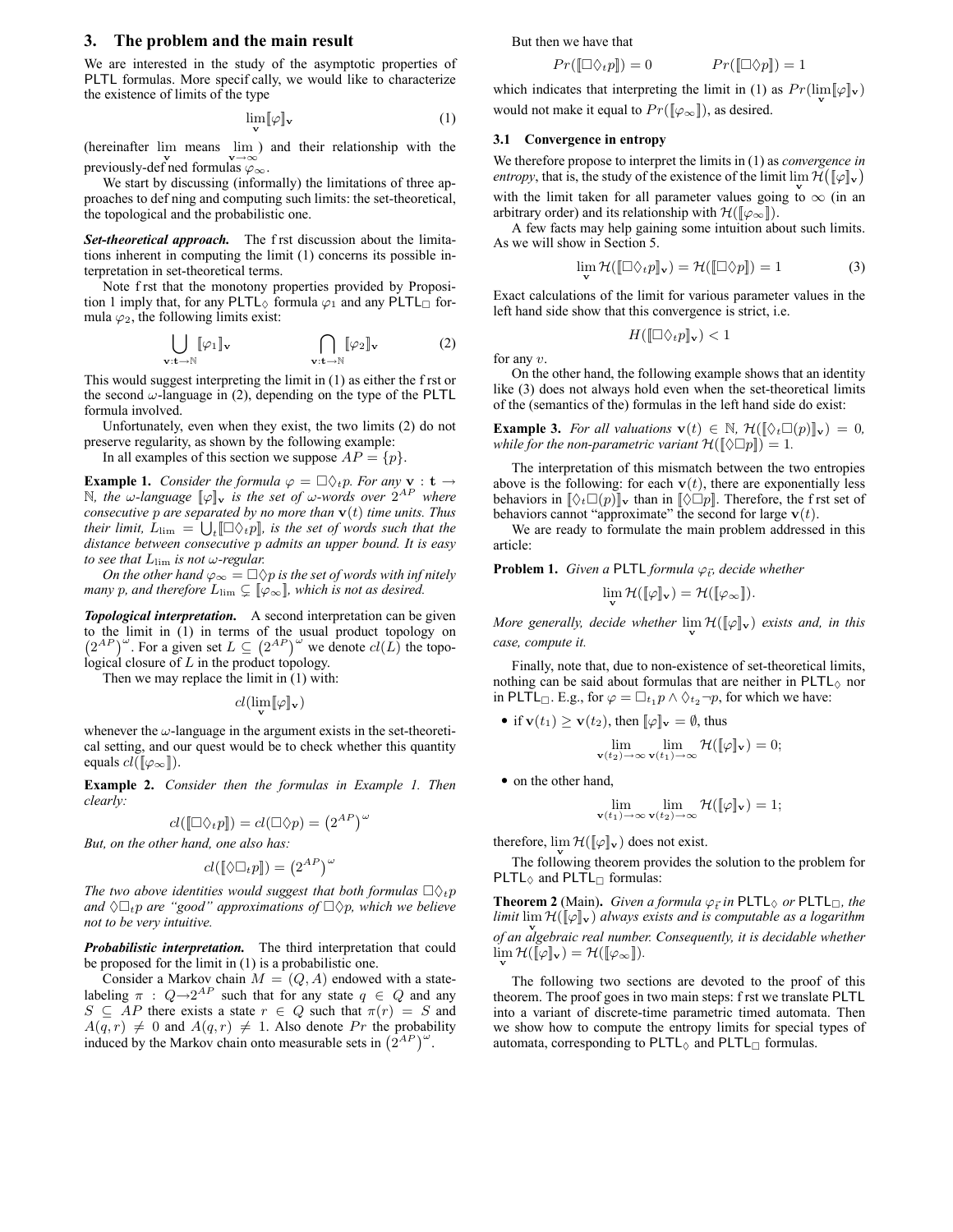## **4. Building automata for** PLTL

The algorithmic computation of the entropy of PLTL formulas requires translating PLTL formulas into a discrete-time variant of timed automata. The translation is similar to that of [4], and counters are used to model time-bounded operators. We provide here two slightly asymmetrical variants of the timed automata which correspond to the PLTL $_{\Diamond}$  and PLTL $_{\Box}$  fragments. The asymmetry amounts to requiring that all counters are tested on each transition in the f rst variant but not in the second.

#### **4.1 Generalized Büchi Automata with Counters and Parametric Constraints (BüAPC)**

The automata to which PLTL is translated are parameterized discrete timed automata with generalized Büchi acceptance conditions. These automata use simple constraints of the form  $c \leq t$ or  $c \geq t$ , where c is a counter and t is an integer parameter. We denote by  $G_{\text{ctr.},t}$ , or simply by  $G_{\text{ctr.}}$  when the set of parameters is understood from the context, the set of conjunctions of simple constraints over the set of counters Ctr with formal parameters t. For a given constraint g and parameter valuation v, we denote by  $g[\mathbf{v}]$ the result of substituting each formal parameter in  $q$  with its actual value given by v. The set of constraints with formal parameters t substituted with values given by  $\bf{v}$  is denoted by  $G_{\text{ctr},\mathbf{t},\mathbf{v}}$ .

Given an integer valuation of counters  $c : \text{ctr}\rightarrow \mathbb{N}$ , we denote by  $c + 1$  the valuation defined as  $(c + 1)(x) = c(x) + 1$  for all  $x \in \text{ctr. Furthermore, given a subset of counters } X \subseteq \text{ctr. we}$ denote by  $c[X := 1]$  the valuation with  $c[X := 1](x) = 1$  if  $x \in X$  and  $c[X := 1](x) = c(x)$  otherwise. We also denote by  $\models \subseteq ([\mathtt{ctr} \rightarrow \mathbb{N}] \times G_{\mathtt{ctr},\mathtt{t},\mathtt{v}})$  the usual satisf ability relation of constraints by integer valuations of counters.

**Def nition 1.** *A Generalised Büchi Automaton with Counters and Parametric Constraints (BüAPC) with parameter set* **t** *is a tuple*  $\mathcal{A} = (Q, \Sigma, \Delta, \texttt{ctr}, Q_0, \texttt{Acc})$ , where

- Q *is a f nite set of states;*
- Σ *is the f nite* alphabet *of the automaton;*
- Ctr *is a f nite set of time counters;*
- $Q_0 \subseteq Q$  *is the set of initial states;*
- $\bullet$   $\Delta \subseteq Q \times \Sigma \times G_{\text{ctr}} \times 2^{\text{ctr}} \times Q$  *is the f nite* transition relation;
- Acc  $\subseteq 2^{\Delta}$  *is a f nite set of accepting conditions (referred to as colours).*

*Transitions in*  $\Delta$  *are then tuples*  $q \xrightarrow{a,g,X} q'$  *in which*  $g \in G_{\text{ctr}}$  *is the* guard,  $a \in \Sigma$  *is the* action *and*  $X \subseteq \text{ctr}$  *is the* reset component. *It is assumed that guards in*  $\Delta$  *use only parameters in* **t***.* 

As usual, the semantics of a BüAPC is given in terms of the transition system, parameterized by the instantiations of the parameters t occurring along the transition guards. Formally, given  $v : t \to \mathbb{N}$ , we associate to A and v the *counter transition system*  $Tr(A, \mathbf{v}) = (\overline{Q}, \overline{Q}_0, \theta, \overline{\text{Acc}})$  where:

$$
\overline{Q} = \{(q, \mathbf{c}) \mid \mathbf{c} : \text{Ctr} \rightarrow \mathbb{N}\}
$$
\n
$$
\overline{Q}_0 = \{(q_0, \mathbf{c}_1) \mid q_0 \in Q_0, \mathbf{c}_1 : \text{Ctr} \rightarrow \mathbb{N}\}
$$
\nwith  $\mathbf{c}_1(c) = 1$  for all  $c \in \text{Ctr}$ \n
$$
\theta = \{(q, \mathbf{c}) \xrightarrow{\alpha} (q', \mathbf{c'}) \mid \exists q \xrightarrow{a, g, X} q'
$$
\n
$$
\text{s.t. } \mathbf{c} \models g[\mathbf{v}] \text{ and } \mathbf{c'} = (\mathbf{c} + 1)[X := 1]\}
$$
\n
$$
\overline{\text{Acc}} = \left\{\{(q, \mathbf{c}) \xrightarrow{\alpha} (q', \mathbf{c'}) \mid q \xrightarrow{\alpha} q' \in A\} \cap \theta \mid A \in \text{Acc}\right\}.
$$

Note that all counters that are not reset on a transition are incremented on that transition.

A run  $\rho$  in  $Tr(\mathcal{A}, \mathbf{v})$  is *accepting* if it starts in  $\overline{Q}_0$  and, for each  $A \in \text{Acc}$ , the set of *transitions* occurring inf nitely often in  $\rho$  has a nonempty intersection with A.

An  $\omega$ -word  $w \in \Sigma^{\omega}$  is *associated* with a run  $\rho$  in  $Tr(A, \mathbf{v})$  if it is the (inf nite) concatenation of the labels of the transitions in  $\rho$ . The *language*  $\mathcal{L}(\mathcal{A}, \mathbf{v})$  of the automaton  $\mathcal{A}$  under actual parameter values given by v is defined as the set of  $\omega$ -words associated with accepting runs in  $Tr(A, v)$ .

When the given BüAPC has all guards equal to true, we denote by  $\mathcal{L}(\mathcal{A})$  its language.

**Def nition 2.** *A* BüAPC+ *is a* BüAPC *in which there exists a bijection between the counters and the parameters, such that each transition is labeled with the same guard*  $\bigwedge_{x \in \texttt{ctr}} x \leq t_x$ .

*A* BüAPC− *is a* BüAPC *whose guards are conjunctions of constraints of the form*  $x \geq t_x$  *(with a similar bijection), and have* the property that, on each transition  $q \xrightarrow{a,g,X} q'$  , all the clocks used *in the guard* g *are in* X*.*

**Theorem 3.** Given a PLTL formula  $\varphi$  with parameter set **t** and *using atoms in AP, there exists a BüAPC A with the same parameter set* t *and over the alphabet* 2 AP *such that for any valuation* v *of* **t** *we have*  $[\![\varphi]\!]_{\mathbf{v}} = \mathcal{L}(\mathcal{A}, \mathbf{v})$ *.* 

*Moreover, this association is constructive and is such that, if*  $\varphi$ *is in* PLTL $\Diamond$  *then* A *is a* BüAPC+*, and if*  $\varphi$  *is in* PLTL $\neg$  *then* A *is a* B¨uAPC−*.*

*Proof sketch*. The construction of the BüAPC equivalent with the formula  $\varphi$  is an adaptation to the discrete time domain of the construction of a (generalized) timed Büchi automaton equivalent with a MITL formula [1]: each state of the automaton  $A$  is labeled with subformulas of  $\varphi$  representing *obligations* that all runs starting in the state have to accomplish, while transitions must respect the inductive part of the formulas involving the f xpoint operators  $U, \mathcal{R}, U_t$  and  $\mathcal{R}_t$  and the operand of each nexttime formula which labels the source state. A distinct counter is created for each timebounded operator and guards on counter values are used to model the "timeout" part in the two time-bounded operators. The guards which are created for modelling  $U_t$  obligations involve a constraint of the form  $c \leq t$ , while the guards created for  $\mathcal{R}_t$  obligations involve a constraint of the form  $c \geq t$ . As a corollary, we will get the third and fourth statement of the theorem. Translation details can be found in Appendix A.1.  $\Box$ 

In the sequel, given a BüAPC A, we denote by  $A_{\infty}$  the automaton obtained from  $A$  by replacing all its guards with true. Note that  $A_{\infty}$  is a generalized Büchi automaton in which colours label transitions.

## **5. Asymptotic behaviour of** PLTL

We now turn to proving our Main Theorem 2. The proof goes f rst by translating the given formula  $\varphi$  into a BüAPC  $\beta$ , and then addressing the question of computing  $\lim_{\mathbf{v}} \mathcal{H}(\mathcal{L}(\mathcal{B}, \mathbf{v}))$ . The algorithms and the proofs are quite different for BüAPC+ and BüAPC−, and we treat each case separately.

#### **5.1 Limit entropy of BüAPC+ automata**

#### **5.1.1 Presenting the algorithm**

The computation of the entropy of  $BiAPC+$  requires analysing the strongly-connected components of its transition graph. We say that a BüAPC+ is *strongly connected* if its transition graph is strongly connected. A strongly connected BüAPC+ is called *nontrivial* if it contains a cycle; *accepting* if it contains all the colours of Acc; *good* if for each counter there exists some transition resetting it.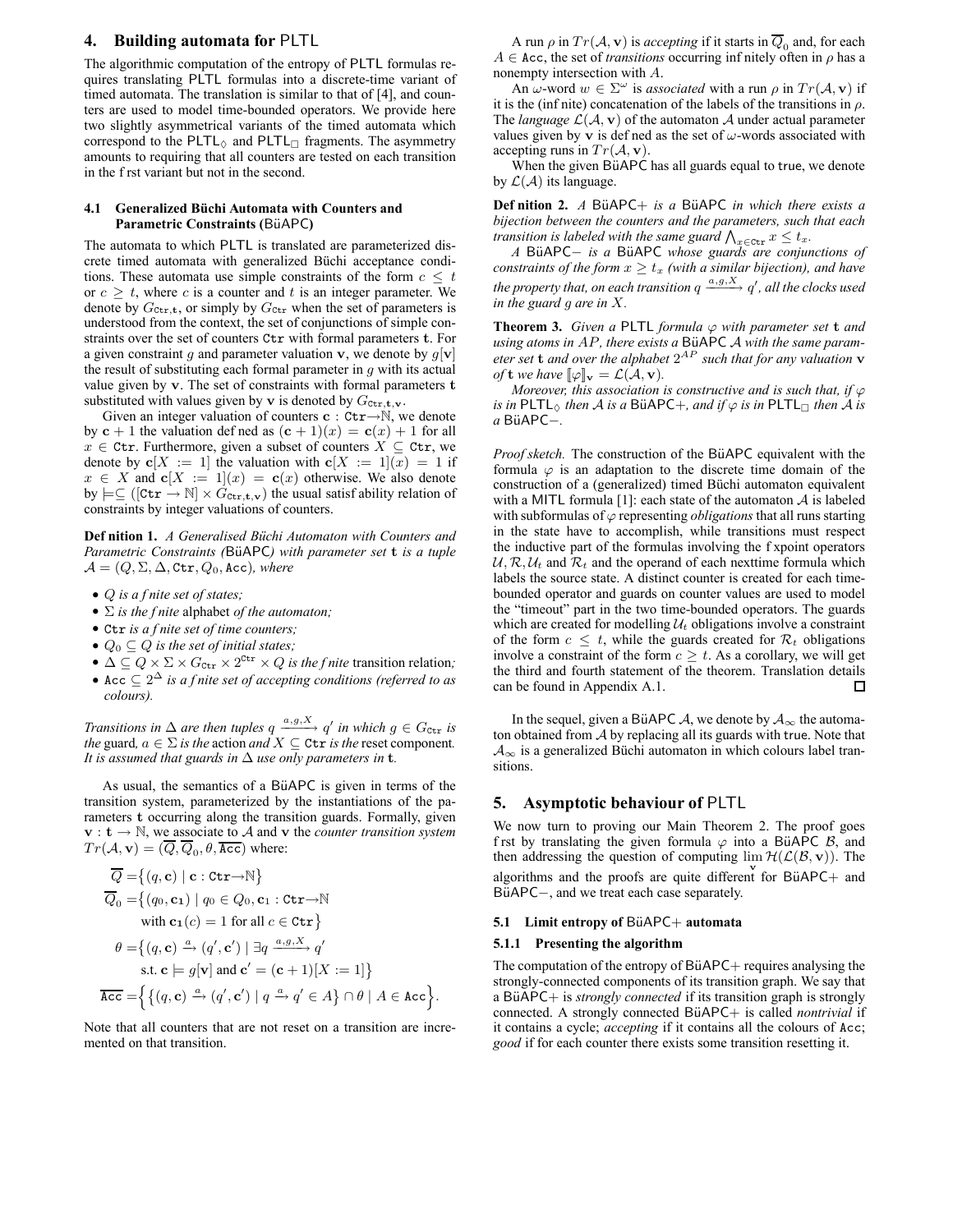Computation of limit entropy of a BüAPC $+$  is based on the following observations: for v large enough a run can stay during an unbounded lapse of time only in good SCCs of the automaton. Thus, the entropy is produced in some good SCC, and to be accepted, a run should arrive to a good accepting SCC. However, the run can use the rest of the automaton for reaching the two components mentionned above.

Furthermore, the entropy produced by a good SCC in a BüAPC $+$ is the same as the entropy produced in the same SCC of the underlying Büchi automaton, obtained by removing all the counter information (resetting and/or constraints). This essential fact, which is proved in Lemma 1, requires building an injection between runs of length  $n$  of the untimed good SCC and runs of length "slightly" longer than"  $n$  in the original automaton.

**Data**: a BüAPC+ $B$ **Result**:  $\mathcal{H} = \lim_{\mathbf{v}} \mathcal{H}(\mathcal{L}(\mathcal{B}, \mathbf{v}))$  as log of algebraic number  $\textsf{SCC} \leftarrow \texttt{Tarjan}(\mathcal{B});$  $\mathsf{SCC}_G \leftarrow \mathsf{set}$  of good non-trivial components;  $SCC_A \leftarrow$  set of accepting non-trivial components;  $\mathcal{B}_1 \leftarrow \texttt{trim}(\mathcal{B}, Q_0, \textsf{SCC}_A \cap \textsf{SCC}_G);$  $\mathcal{B}_2 \leftarrow \texttt{finAut}(\textit{restrict}(B_1,\textsf{SCC}_G));$ **return**  $\mathcal{H}(\mathcal{L}(\mathcal{B}_2))$ .

**Figure 1**: Algorithm for computing the limit entropy of a BüAPC $+$ 

The algorithm on Figure 1 for computing the entropy of  $BiAPC+$  is based on the considerations above and uses the following simple subroutines:

- Tarjan $(\mathcal{B})$  returns the set of all non-trivial strongly-connected components of the automaton B.
- trim $(\mathcal{B}, I, S)$  returns the "useful" part of  $\mathcal{B}$ , i.e., reachable from  $I$  and co-reachable to  $S$ .
- restrict  $(\mathcal{B}, S)$  returns the subautomaton of  $\mathcal B$  containing only the states belonging to components in S.
- finAut $(\beta)$  removes from  $\beta$  all the information about counters. In the obtained f nite automaton all the states are considered as initial and f nal.

Let us apply the algorithm to Example 1:  $\Box \Diamond_t p$ . An automaton  $(B\ddot{u}APC+)$  corresponding to the formula is given in Figure 2, left. Here, the only SCC is good, since it has a cycle that resets the counter without testing it. As a result, both transitions contribute to the entropy, and  $B_2$  (the same f gure, right) contains both. Hence,  $\lim_{\mathbf{v}} \mathcal{H}([\Box \Diamond_t p]_{\mathbf{v}}) = \mathcal{H}(\mathcal{B}_2) = 1.$ 

We remark, that for a given  $\mathbf{v}(t)$ , the testing transition cannot be taken as often as the other one, but as  $\mathbf{v}(t)$  goes to infinity, the behavior of the automaton on the left becomes closer and closer to that of the automaton on the right (without counters).

#### **5.1.2 Proving correctness**

We prove the following:

**Proposition 3.** *For any* BüAPC+  $B$ *, the limit entropy* 

$$
\lim_{\mathbf{v}}\mathcal{H}(\mathcal{L}(\mathcal{B},\mathbf{v}))
$$

*exists and equals to* H *computed by the algorithm above.*

We will f rst state that the required limit property holds in every good strongly-connected component.

**Lemma 1.** *Given* S *a strongly connected good* B¨uAPC+*, it holds that*  $\lim_{\mathbf{v}}(\mathcal{H}(\mathcal{L}(\mathcal{S}, \mathbf{v}))) = \mathcal{H}(\mathcal{L}(\mathcal{S}_{\infty}))$ .

$$
\sum_{x:=0}^{p} \mathbf{C}(\mathbf{0}) \geqslant \sum_{x \leq t}^{\top} \mathbf{C}(\mathbf{0}) \geqslant \top
$$

Figure 2: Left: BüAPC+  $\beta$  recognizing the language of formula  $\Box \Diamond_t p$ . Right: f nite automaton  $\mathcal{B}_2$  computed by the algorithm.

*Proof.* By construction, every f nite run  $\pi$  in  $Tr(S, v)$  is also a run in  $S_{\infty}$ . Thus  $\mathcal{L}(\mathcal{S}, \mathbf{v}) \subseteq \mathcal{L}(\mathcal{S}_{\infty})$ , hence

$$
\mathcal{H}(\mathcal{L}(\mathcal{S}, \mathbf{v})) \le \mathcal{H}(\mathcal{L}(\mathcal{S}_{\infty})).
$$
\n(4)

For the opposite inequality, we start by f xing, for each state, a cycle resetting all the clocks. Let  $\lambda$  denote the maximum of the lengths of all these cycles. Note that, by assumption of  $S$  being good strongly connected,  $\lambda$  is correctly def ned. Also choose some integer T with  $T > 2\lambda$  and consider any valuation v such that  $\mathbf{v}(t) \geq T$  for all  $t \in \mathbf{t}$ .

Let  $u \in \mathcal{L}_n(\mathcal{S}_{\infty})$ , and  $\pi$  the f rst run (in lexicographic order) in  $S_{\infty}$  with label u. We build a run  $\pi'$  as follows. We cut the run  $\pi$ into  $k - 1$  blocks  $\pi_1 \cdots \pi_{k-1}$ , of length  $T - 2\lambda$  and a last block  $π<sub>k</sub>$  of length  $≤ T - 2λ$ . By hypothesis, for each of the  $k - 1$  f rst blocks, there exists a cycle  $\sigma_i$  looping over the f nal state of  $\pi_i$ , of length  $\leq \lambda$  and such that all counters are reset along  $\sigma_i$ .

Let  $\pi' = \pi_1 \sigma_1 \pi_2 \sigma_2 \cdots \pi_{k-1} \sigma_{k-1} \pi_k$ . The run  $\pi'$  is welldef ned by construction, and its length is  $\leq n + k\lambda \leq \beta_T n$ , with  $\beta_T = \frac{T-\lambda}{T-2\lambda}$ . Moreover, since all counters are reset at most every T transitions, the counters never exceed value T and therefore  $\pi'$ is also a run in S with valuation v. Thus the label  $u'$  of  $\pi'$  belongs to  $\mathcal{L}_{|\beta T^{n}|}(\mathcal{S}, \mathbf{v}).$ 

The above association of a run  $\pi'$  to each run  $\pi$  defines an *injection* from the runs of length n on  $S_{\infty}$  to the runs of length  $|\beta_{T} n|$  in S under the parameter valuation given by v. It is important to note that this injection also projects to an injection from  $\mathcal{L}_n(\mathcal{S}_{\infty})$  to  $\mathcal{L}_{|\beta_{T}n|}(\mathcal{S}, \mathbf{v})$ , since distinct words in  $\mathcal{L}_n(\mathcal{S}_{\infty})$  are associated with distinct runs. We then have, for each  $n, |\mathcal{L}_n(\mathcal{S}_{\infty})| \leq$  $|\mathcal{L}_{|\beta T^{n}|}(\mathcal{S}, \mathbf{v})|$ . Thus

$$
\frac{1}{\beta_T} \frac{\log |\mathcal{L}_n(\mathcal{S}_{\infty})|}{n} \le \frac{\log |\mathcal{L}_{\lfloor \beta_T n \rfloor}(\mathcal{S}, \mathbf{v})|}{\beta_T n},
$$

which implies that

$$
\frac{1}{\beta_T} \mathcal{H}(\mathcal{L}(\mathcal{S}_{\infty})) \le \mathcal{H}(\mathcal{L}(\mathcal{S}, \mathbf{v})).
$$
 (5)

 $\Box$ 

Thus according to (4) and (5), we have, for each  $v \geq T$ ,  $\mathcal{H}(\mathcal{L}(\mathcal{S}, \mathbf{v})) \leq \mathcal{H}(\mathcal{L}(\mathcal{S}_{\infty})) \leq \beta_T \mathcal{H}(\mathcal{L}(\mathcal{S}, \mathbf{v}))$ . As

$$
\lim_{T \to \infty} \beta_T = \lim_{T \to \infty} \frac{T - \lambda}{T - 2\lambda} = 1,
$$

we can conclude that  $\lim_{\mathbf{v}} \mathcal{H}(\mathcal{L}(\mathcal{S}, \mathbf{v})) = \mathcal{H}(\mathcal{L}(\mathcal{S}_{\infty}))$ .

The next lemma states that  $B$  can only spend a bounded amount of time outside of good components.

**Lemma 2.** *In a* BüAPC+ *B with*  $\mathbf{v} \leq T$ *, any run*  $\pi \in Tr(\mathcal{B}, \mathbf{v})$ *which does not visit good components satisf es*  $|\pi| \leq \alpha T + e$  *with* α *the number of strongly connected components and* e *the total number of transitions.*

*Proof.* The run can visit bad SCC and spend at most T time units within each of those. It can also visit some transitions outside SCCs, no more than once each. The estimate is now immediate.  $\Box$ 

We can now proceed to the proofs of the upper of and lower bounds giving together Proposition 3, let  $H$  be the result returned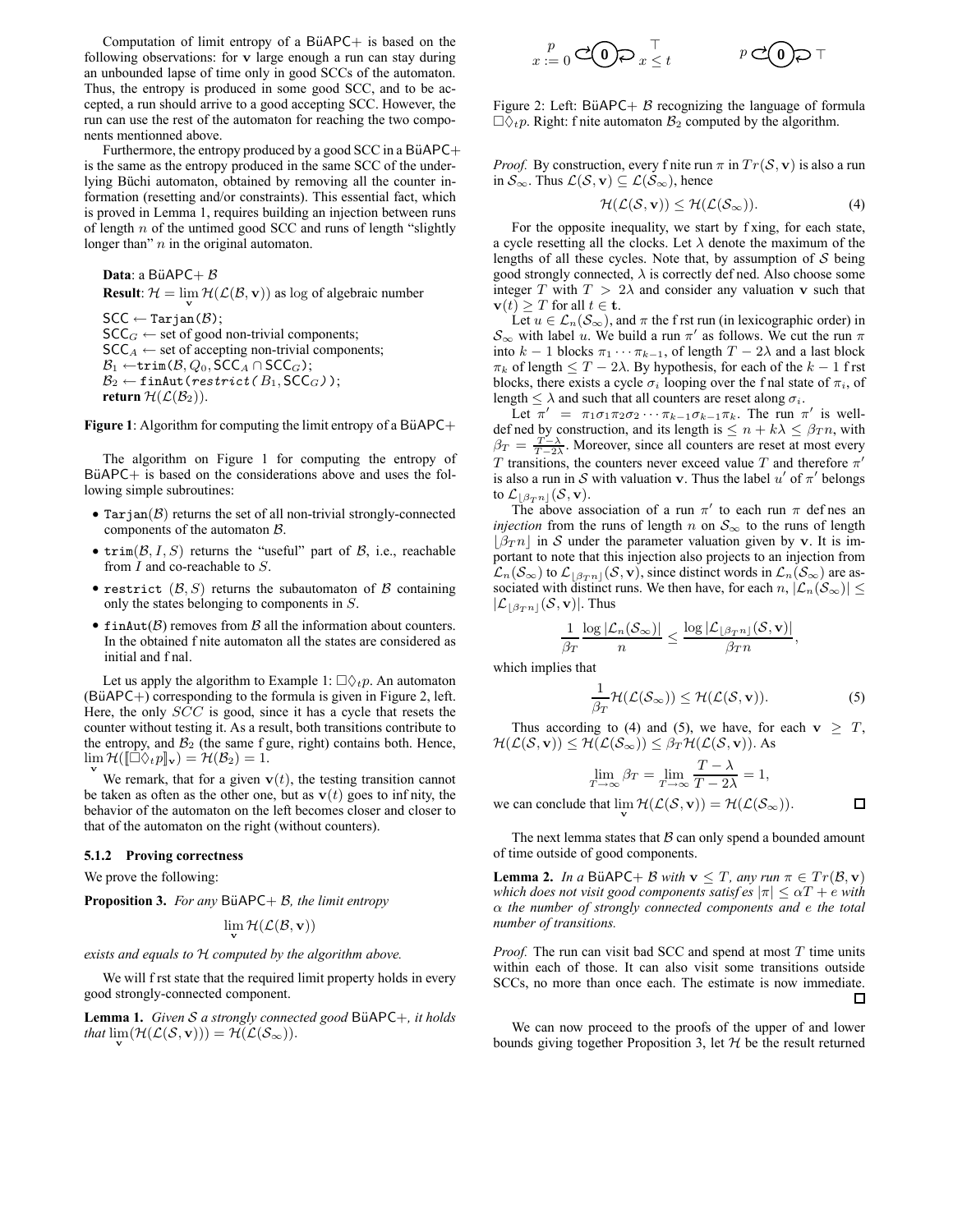by the algorithm (entropy of  $B_2$  - union of useful good components).

## **Lemma 3.** *The lower bound holds:*  $\lim_{\mathbf{v}} \mathcal{H}(\mathcal{L}(\mathcal{B}, \mathbf{v})) \geq \mathcal{H}$ .

*Proof.* The proof idea is as follows: according to Lemma 1 some good useful component produces a set of words with entropy tending to H as  $\mathbf{v} \to \infty$ , we embed these words into accepting runs of B and obtain the required lower bound.

The following objects necessarily exist:

- $S_1$  the useful good SCC of entropy  $H$ , and  $p_1$  a state within it;
- $\pi_1$  a path from  $q_0$  to  $p_1$  and  $u_1$  its trace,  $k_1 = |\pi_1|$ ;
- $\sigma_1$  a cycle within  $S_1$  from  $p_1$  to  $p_1$  resetting all counters,  $v_1$  its trace;  $\ell_1 = |\sigma_1|$ ;
- $S_2$  an accepting good SCC, and  $p_2$  a state within it;
- $\sigma_2$  a cycle within  $S_2$  from  $p_2$  to  $p_2$  resetting all counters and visiting all colours in Acc,  $v_2$  its trace;  $\ell_2$  its length.
- $\pi_2$  a path from  $p_1$  to  $p_2$  and  $u_2$  its trace,  $k_2$  its length.;

Consider a valuation  $\mathbf{v} \geq T_1 = \max\{k_1 + \ell_1, \ell_1 + k_2 + \ell_2\}.$ Let  $w \in \mathcal{L}(\mathcal{S}_1)$  of length n accepted by a run  $\rho$  starting in  $p_1$ , feasible in  $Tr(\mathcal{S}_1, \mathbf{v} - \ell_1)$ . Consider an infinite run  $\zeta =$  $\pi_1 \sigma_1 \rho \sigma_1 \pi_2 \sigma_2^{\omega}$ . It is accepting (since  $\sigma_2$  contains all the colours); it is easy to see that  $\zeta$  is feasible for valuation v. Thus, the trace of  $\zeta$ , i.e.,  $u_1v_1wv_1u_2v_2^{\omega} \in \mathcal{L}(\mathcal{B}, \mathbf{v})$ . We deduce that  $u_1v_1w \in$  $\text{pref}(\mathcal{L}(\mathcal{B}, \mathbf{v}'))$ , thus we have found an injection from  $\mathcal{L}(\mathcal{S}_1, \mathbf{v} - \mathbf{v}')$  $\ell_1$ ) to pref( $\mathcal{B}, \mathbf{v}$ ). For a given length, this yields for cardinalities:

$$
|\mathcal{L}_n(\mathcal{S}_1,\mathbf{v}-\ell_1)|\leq |\texttt{pref}_{n+k_1+\ell_1}(\mathcal{L}(\mathcal{B},\mathbf{v}))|
$$

(for v big enough), and for entropies

$$
\mathcal{H}(\mathcal{L}(\mathcal{S}_1,\mathbf{v}-\ell_1))\leq \mathcal{H}(\mathcal{L}(\mathcal{B},\mathbf{v})).
$$

Passing to the limit as  $\mathbf{v} \to \infty$  and using Lemma 1 we obtain the required estimate  $\mathcal{H} \leq \lim_{\mathbf{v}} \mathcal{H}(\mathcal{L}(\mathcal{B}, \mathbf{v})).$ ப

## **Lemma 4.** *For any* **v** *the upper bound holds:*  $\mathcal{H}(\mathcal{L}(\mathcal{B}, \mathbf{v})) \leq \mathcal{H}$ *.*

*Proof.* The proof is based on the following observation: any inf nite accepting run of  $\beta$  (1) remains in  $\beta_1$  and (2) spends almost all its life (except a bounded amount of time) in  $B_2$ . Denote  $\alpha =$  $|SCC|$ ;  $\beta = |\Sigma|$ 

We need an upper bound for the number of words accepted by good components. We f x v and some  $\eta > 0$ , then, by definition of entropy of  $B_{2\infty}$ , there exists  $\gamma$  such that for any good component  $S$ , for any *n* the upper bound holds:

$$
|\mathcal{L}_n(\mathcal{B}_{2\infty})| \leq \gamma \cdot 2^{n(\mathcal{H}+\eta)}.
$$

Consider now any infinite accepting run  $\pi$  of  $Tr(\mathcal{B}, \mathbf{v})$ . First, it should f nally arrive in some accepting SCC  $S_f$  and spend the rest of eternity there. Hence this  $S_f$  is accepting and good. Thus any such run stays in  $B_1$  (as defined in the algorithm: reachable from  $q_0$  and co-reachable from accepting good SCCs). The run  $\pi$  spends some time in good SCCs, and some time outside these good SCC. By Lemma 2 the length of every run fragment outside good SCCs is bounded by some constant d. Hence every inf nite word  $\zeta$  in  $L(\mathcal{B}, \mathbf{v})$  has a form  $u_1w_1u_2w_2 \ldots u_k\xi$  with  $|u_i| \leq d$ ;  $w_i \in \mathcal{L}(\mathcal{B}_{2\infty})$  and  $\xi \in \mathcal{L}^{\omega}(\mathcal{B}_{2\infty})$  (clearly, in this decomposition  $k \leq |\mathsf{SCC}|$ ). The same decomposition holds for its pref xes. We obtain that the language of pref xes can be written as follows (with  $\mathcal{L}_n$  standing for  $\mathcal{L}_n(\mathcal{B}_{2\infty})$ :

$$
\mathtt{pref}_n(\mathcal{B}_\mathbf{v})\subset \bigcup_{k\leq \alpha}\bigcup_{\substack{m_1,\ldots,m_k\leq d;\\ \sum m_i+\sum n_i=n}}\Sigma^{m_0}\mathcal{L}_{n_1}\Sigma^{m_1}\mathcal{L}_{n_2}\ldots\Sigma^{m_k}.
$$

The cardinality of each term does not exceed

$$
\prod_{i=1}^k \beta^{m_i} \cdot 2^{n_i(\mathcal{H}+\eta)} = \beta^{\alpha d} 2^{n(\mathcal{H}+\eta)};
$$

the number of terms does not exceed  $\alpha d^{\alpha+1} \binom{n}{\alpha} = O(n^{\alpha})$ , thus we have for the entropy:

$$
\mathcal{H}(\mathcal{B}_{\mathbf{v}}) \leq \lim_{n \to \infty} \frac{\log n^{\alpha} + O(1) + n(\mathcal{H} + \eta)}{n} = \mathcal{H} + \eta.
$$

 $\Box$ 

Since  $\eta$  was arbitrary, the statement of the lemma follows.

This concludes the proof of Proposition 3.

## **5.2 Limit entropy of BüAPC− automata**

For BüAPC−, unlike the case of BüAPC+, increasing parameter values will *remove* behaviours. While we were previously looking for transitions that will eventually become f reable for big enough parameter values, now the key problem is to f nd what transitions will still be playing a role for big values.

More precisely, the transitions that can be used for all parameter values are those that can be reached in a way such that all the counters they test (from below) can have arbitrarily big values, i.e. those that can be reached through a "pumping" cycle that does not reset these counters.

Hence, as long as all relevant counter values remain "big", a BüAPC- behaves roughly like a Büchi automaton without counters. This is why we consider a symbolic automaton containing copies of the original automaton for all possible subsets of "big" valued counters. In this automaton, one can "jump" into an area with a larger subset of big counters by using special transitions we call *slow*, corresponding to the availability of a "pumping" cycle for this subset.

We prove (Lemma 5) that, in the sense of reachability and acceptance, a BüAPC $-$  B and its symbolic automaton  $\mathcal E$  "simulate" each other well (accepting runs of one correspond to accepting runs of the other). Then, for each parameter valuation  $v$ , we exhibit a subset of the accepting symbolic runs, spending most of their time in the non-slow part of  $\mathcal E$  (Lemma 6) and whose entropy is close to that of the accepting runs of  $Tr(\mathcal{B}, \mathbf{v})$  (Lemmata 8,10). We deduce that the limit entropy of  $\beta$  is that of the non-slow and useful part of  $\mathcal{E}$ .

#### **5.2.1 The symbolic automaton and the algorithm**

The algorithm solving our problem has the form sketched in Figure 3, where the function symbolic( $\beta$ ) transforms a BüAPC– into the symbolic automaton  $\mathcal E$  we describe below, the function remSlow( $\mathcal{E}$ ) removes its *slow* transitions (see below) and the functions  $\text{trim}(\mathcal{B}, I, S)$  and  $\text{finAut}(\mathcal{B})$  are as in Figure 1.

**Data**: a BiAPC- 
$$
\beta
$$
  
\n**Result**:  $\mathcal{H} = \lim_{v} \mathcal{H}(\mathcal{L}(\mathcal{B}, v))$  as log of algebraic number  
\n $\mathcal{E} \leftarrow$  symbolic( $\mathcal{B}$ );  
\n $\mathcal{E}_1 \leftarrow$  trim( $\mathcal{E} \cdot \mathcal{O}_0 \times \emptyset$  Acc):

 $\texttt{m}\xspace(\mathcal{L}\xspace, \texttt{Q}\xspace_0 \times \texttt{W}\xspace, \texttt{A}\xspace$  $\mathcal{E}_2 \leftarrow$ finAut(remSlow( $\mathcal{E}_1$ ); **return**  $\mathcal{H}(\mathcal{L}(\mathcal{E}_2))$ ;

**Figure 3**: Algortithm for computing the limit entropy of a BüAPC−.

The key construction is that of this counterless symbolic automaton. Instead of having counters, it stores in its states the information about which counters of  $\beta$  take a big value. The precise construction follows. If  $\mathcal{B} = (Q, \Sigma, \Delta, \texttt{ctr}, Q_0, \texttt{Acc})$ , then the symbolic automaton  $\mathcal E$  has the form  $(Q \times 2^{\texttt{ctr}}, \Sigma, \Delta_1 \cup \Delta_2, Q_0 \times$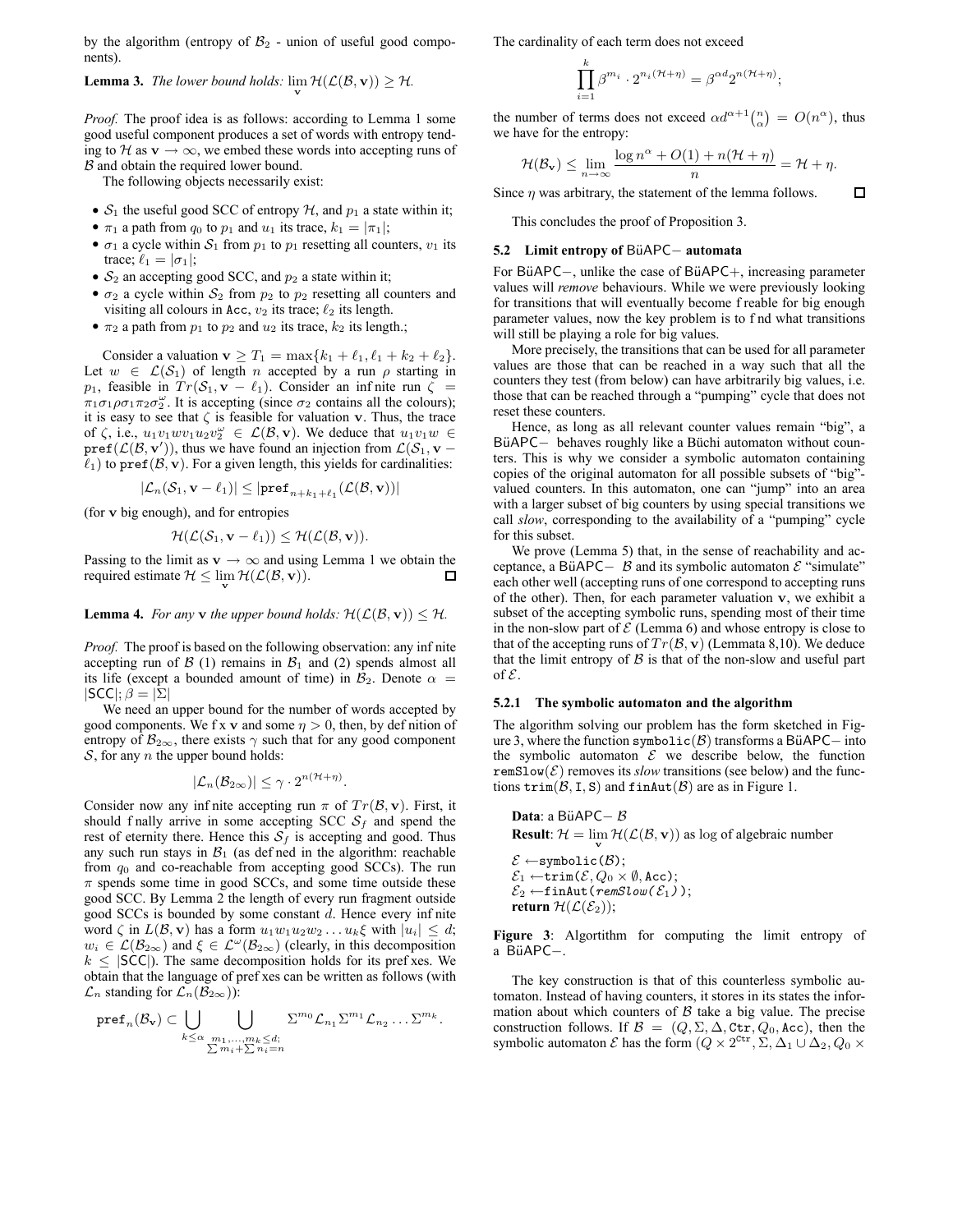

Figure 4: Concrete and symbolic automaton recognizing the language of the PLTL formula  $\Box_t p$ . The dashed arrow represents a slow transition.

 $\emptyset$ , Acc). The transition relation of  $\mathcal E$  is composed of *normal* transitions  $\Delta_1$  and *slow* transitions  $\Delta_2$ . They are obtained as follows: for every transition  $\delta = p \xrightarrow{a,g,X} q$  of B where  $g = \bigwedge_{c \in G} c \ge t_c$  with  $G \subseteq \text{ctr}$  and the reset counter set X,

- $\Delta_1$  contains a transition  $(p, C) \stackrel{a}{\rightarrow} (q, C \setminus X)$  for every  $C \subset$ Ctr such that  $G \subset C$ . Informally, if all the clocks tested by the guard are big, the transition can be f red, and all the reset clocks become small after the transition.
- $\Delta_2$  contains a transition  $(p, C) \stackrel{a}{\rightarrow} (q, Y)$  whenever it is not in  $\Delta_1$  and there exists an elementary cycle  $\pi$  in B starting from p such that
	- the transitions of  $\pi$  together exactly reset Ctr  $\setminus Y$ ;
	- transitions of  $π$  only test counters in  $C \cap Y$  the cycle can be done once and then iterated many times, thus the counters in  $Y$  will be pumped;
	- $G \subset Y$  after pumping the clocks, the transition  $\delta$  is f reable.

In both cases, the transitions of  $\mathcal E$  constructed from  $\delta$  have the same colours as  $\delta$ .

To illustrate the algorithm, consider the PLTL formula  $\Box_t p$ . Its BüAPC-is presented on the left of Figure 4 and its corresponding symbolic automaton is on the right. After removing slow transitions, we obtain an automaton  $\mathcal{E}_2$  with entropy 1. Thus  $\lim_{\mathbf{v}} \mathcal{H}([\Box_t p]_{\mathbf{v}}) = 1.$ 

**Proposition 4.** *Let B be a* BüAPC− *and*  $\mathcal{E}_2$  *the automaton constructed by the algorithm. Then*  $\lim_{\mathbf{v}} \mathcal{H}(\mathcal{L}(\mathcal{B}, \mathbf{v})) = \mathcal{H}$ .

Here, and in the rest of this section devoted to the proof of Proposition 4, H stands for  $H(\mathcal{E}_2)$  returned by the algorithm 3.

## **5.2.2 Simulation properties**

The proof of Proposition relies on an *approximate simulation* between the counter automaton  $Tr(\mathcal{B}, \mathbf{v})$  for big values of the parameters, and the symbolic automaton  $\mathcal{E}$ . Formally, for a given  $T \in \mathbb{N}$ , we may def ne  $\sim_T$  between the state spaces of  $Tr(\mathcal{B}, \mathbf{v})$  and  $\mathcal E$  as follows:  $(q,\vec{c}) \sim_T (q,C)$  if  $\forall x \in C$  ( $\vec{c}(x) > T$ ), that is the values of all the counters in  $C$  are really big.

**Lemma 5** (on simulation). *If*  $T \ge v$ *, it holds for*  $\sim_T$  *that* 

•  $Tr(\mathcal{B}, \mathbf{v})$  *simulates*  $\mathcal E$  *restricted to normal transitions: for any run*  $s_1 \stackrel{w}{\longrightarrow} s_2$  *in*  $\mathcal E$  *using only normal* ( $\Delta_1$ ) *transitions and any*  $p_1 \sim_T s_1$  *there exists*  $p_2 \sim_T s_2$  *and a run*  $p_1 \stackrel{w}{\longrightarrow} p_2$  *on the same word in*  $Tr(\mathcal{B}, \mathbf{v})$ *;* 

- $Tr(\mathcal{B}, \mathbf{v})$  *weakly simulates*  $\mathcal{E}:$  *for any run*  $s_1 \stackrel{w}{\longrightarrow} s_2$  *in*  $\mathcal{E}$  *and*  $\frac{w}{p_1}$   $\sim_T s_1$ , there exists  $p_2 \sim_T s_2$  and a run  $p_1 \stackrel{w'}{\longrightarrow} p_2$  (on *some other word) in*  $Tr(\mathcal{B}, \mathbf{v})$ *;*
- *if some inf nite word* ζ *is accepted from a state* s *of* E*, then some (other) inf nite word* ζ ′ *is accepted in* Tr(B, v) *from any*  $p \sim_T s$ .

*Proof.* The f rst statement follows immediately from the definitions. As for the second one, in order to simulate a slow transition  $s \xrightarrow{a} s'$  it suff ces to iterate in B the cycle  $\pi$  (from the definition of  $\Delta_2$ ) T times and take the transition  $\stackrel{a, \dots}{\longrightarrow}$  afterwards. Every colour of  $s \xrightarrow{a} s'$  is also visited by the simulating path of  $\mathcal{B}$ , which implies the third statement. П

As for simulation in the opposite direction, it is much weaker and can be stated only with respect to paths. We say that  $\pi \sim \sigma$  for two paths if they have the following forms:  $\pi = (q_0, \vec{x_0}) \xrightarrow{a_1, \dots}$  $(q_1, \vec{x_1}) \xrightarrow{a_2, \dots} (q_2, \vec{x_2}) \dots$  in  $Tr(\mathcal{B}, \mathbf{v})$  and  $\sigma = (q_0, C_0) \xrightarrow{a_1}$  $(q_1, C_1) \stackrel{a_2}{\longrightarrow} (q_2, C_2) \dots$  in  $\mathcal E$  with the same labels and colours.

We call a run of  $\mathcal E$  *T*-low density if it contains few slow transitions, i.e., on any its interval of length T there are at most  $\alpha =$ |Ctr| such transitions.

**Lemma 6.** *Let*  $\mathbf{v}$  ≥ 2| $\Delta$ <sub>1</sub>*, then the following holds for*  $\sim$ 

- *for any path*  $\pi$  *in*  $Tr(\mathcal{B}, \mathbf{v})$  *starting at*  $Q_0$  *with counters equal to* 0 *there exists a path*  $\sigma$  *in*  $\mathcal E$  *such that*  $\pi \sim \sigma$ *;*
- *if*  $\pi$  *is an accepting inf nite path, then*  $\sigma$  *is also accepting;*
- $\sigma$  *is* T-low density for  $T = \min \mathbf{v} |\Delta_1|$ .

*Proof.* We construct the run  $\sigma$ , using the deterministic algorithm in Figure 5. The index  $k$  denotes the last time a slow transition was

**Data**: bound 
$$
T \ge |\Delta_1|
$$
, run  $\pi$  of  $Tr(\mathcal{B}, \mathbf{v})$ , with  $T + |\Delta_1| \le \mathbf{v}$ 

**Result**: run  $\sigma$  of  $\mathcal E$  such that  $\pi \sim \sigma$  and  $\sigma$  is T-low density

$$
k \leftarrow 0, \sigma \leftarrow \varepsilon;
$$
\nwhile  $|\sigma| <$ \n $|\pi|/^*No \quad \text{termination if } \pi \text{ is infinite. } */$ \n
$$
\text{do}
$$
\n
$$
\begin{array}{l}\n\text{if } \exists j \in (k, |\sigma|), \sigma[j] = ((p, C), a, (q, C \setminus R)) \text{ and } \\
\exists l \in [j, j + T - 1], g_{\pi[l]} \text{ tests } x \notin C \text{ then}\n\end{array}
$$
\n
$$
\begin{array}{l}\n\exists l \in [j, j + T - 1], g_{\pi[l]} \text{ tests } x \notin C \text{ then } \\
\downarrow^* \text{This is a slow transition. } */ \\
C' \leftarrow \text{Ctr} \setminus \text{reset}(\sigma[j, |\sigma| - 1]); \\
k \leftarrow |\sigma|; \\
C' \leftarrow C \setminus R; \\
\text{end} \\
\sigma \leftarrow \sigma \cdot ((p, C), a, (q, C')), \\
\text{end} \\
\text{end}
$$

**Figure 5**: Simulation of a run in the symbolic automaton

taken. The strategy is to take slow transitions as soon as possible, but only when it is actually needed to pass a guard within the next  $T$  transitions. We prove that this strategy ensures

- (i) that the transition we choose at every iteration exists in  $\mathcal{E}$ ;
- (ii) that accepting runs are simulated by accepting runs;
- (iii) and that slow transitions are chosen rarely enough.

Item (ii) is immediate, as the construction preserves colouring. The proofs of items (i) and (iii) are detailed in Appendix A.2. $\Box$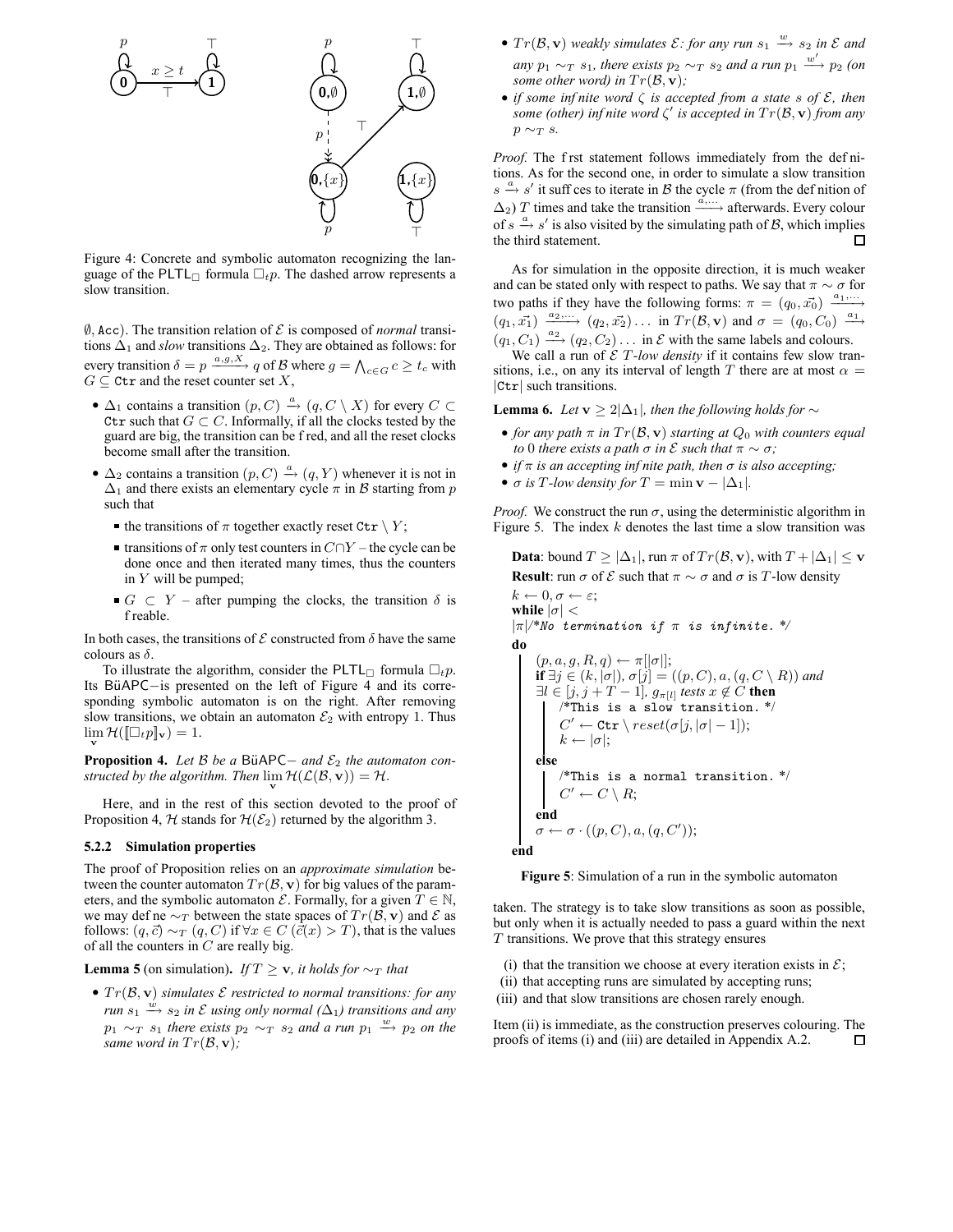#### **5.2.3 Correctness proof for the algorithm**

To terminate the proof of Proposition 4 we have two inequalities to prove, and they follow from Lemmata 7 and 8 below.

**Lemma 7** (lower bound). *For any valuation* **v**,  $\mathcal{H}(\mathcal{L}(\mathcal{B}, \mathbf{v})) \geq \mathcal{H}$ .

*Proof.* Let M be a strongly connected component of  $\mathcal{E}_2$  of maximal entropy and s an arbitrary state therein. Consider the f nite automaton  $\mathcal{M} = (M, \Sigma, \Delta_1 |_M, s, s)$ , i.e. the restriction of  $\mathcal{E}_2$  to M with some f xed initial and f nite state. Thus, by choice of M and, in virtue of usual properties of entropy,  $\mathcal{H}(\mathcal{L}(\mathcal{M})) = \mathcal{H}(\mathcal{L}(\mathcal{E}_2)) =$ H. By construction, the automaton  $\mathcal{E}_1$  was trimmed (and  $\mathcal{E}_2$  has the same states), thus some run leads in  $\mathcal E$  from  $(q_0, \emptyset)$  to s and some inf nite word is accepted in  $\mathcal E$  from s. Given a valuation  $\mathbf v$ , take  $T = \max_i v_i$  and apply Lemma 5. This provides us three facts about  $B$  under valuation  $v$ :

- for some f nite word u and some state  $p_1 \sim_T s$  there is a run  $q_0 \stackrel{u_1}{\longrightarrow} p_1;$
- for any word  $w \in \mathcal{L}(M)$  there exists a state  $p_2 \sim_T s$  and a run  $p_1 \stackrel{w}{\longrightarrow} p_2$  (on the same word);
- some infinite word  $\zeta$  is accepted from any  $p_2 \sim_T s$ .

Thus any word of the form  $uw\zeta$  is accepted by B with valuation **v**, i.e., the language inclusion holds:  $u\mathcal{L}(\mathcal{M})\zeta \subset \mathcal{L}^{\omega}(\mathcal{B}, \mathbf{v})$ , which implies for pref xes:  $|\mathbf{pref}_{n+k}\mathcal{L}^\omega(\mathcal{B},\mathbf{v})| \geq |\mathbf{pref}_n\mathcal{L}(\mathcal{M})|$ , where k stands for the length of u. The required inequality  $\mathcal{H}(\mathcal{L}(\mathcal{B}, \mathbf{v})) \geq$  $\Box$  $H(L(M))$  is immediate.

**Lemma 8** (upper bound). *For any*  $\eta > 0$  *for* v *large enough, it holds that*  $\mathcal{H}(\mathcal{L}(\mathcal{B}, \mathbf{v})) \leq \mathcal{H} + 3\eta$ .

*Proof.* This upper bound is more involved. Let  $\alpha = 2|\text{ctr}|$ ,  $\beta =$  $|\Sigma|.$ 

Denote  $\mathcal{L}_m(\mathcal{E}_2) = \mathcal{L}_m$ . By definition of entropy for  $\mathcal{E}_2$ , it holds that  $\limsup \log |\mathcal{L}_m|/m = \mathcal{H}$ , thus for some constant  $\gamma$  for all m  $m \rightarrow \infty$ 

it holds that  $|\mathcal{L}_m| \leq \gamma \cdot 2^{m(\mathcal{H}+\eta)}$ . We f x some  $\eta > 0$ , and chose  $T$  such that

$$
\alpha \log(\beta \gamma)/T < \eta \text{ and } \frac{\alpha \log(T\alpha)}{T} + \frac{T-\alpha}{T} \log \frac{T}{T-\alpha} \le \eta,
$$

it is possible since expressions in left-hand sides tend to 0 as  $T \to \infty$ 

We def ne a language of f nite words LD consisting of traces of all the low density f nite runs of  $\mathcal{E}_1$  (starting at its initial state).

**Lemma 9.** *It holds that*  $\text{pref}_n(\mathcal{L}(\mathcal{B}, \mathbf{v})) \subset LD$ .

*Proof.* Take any finite word  $w \in \text{pref}_n(\mathcal{L}_{\mathcal{B},\mathbf{v}})$ , it is a prefx of some inf nite word  $\zeta$ , accepted by some path  $\pi$  in  $Tr(\mathcal{B}, \mathbf{v})$ ; thus by Lemma 6 there exists an accepting low density path  $\sigma$  in  $\mathcal E$  such that  $\pi \sim \sigma$ . Since  $\sigma$  is accepting, it necessarily stays within  $\mathcal{E}_1$ . Take now its pref x  $\sigma_n$  of length n. By construction it is labelled by the word w. □

It remains to estimate the entropy of LD.

**Lemma 10.** *The upper bound holds:*  $\mathcal{H}(LD) \leq \mathcal{H} + 3\eta$ .

*Proof.* We denote the set of words in LD of length  $n$  accepted by runs with k slow transitions by  $LD_n^k$ . By definition  $LD =$ by runs with k slow transitions by  $LD_n^k$ . By definition  $LD =$ <br> $\bigcup_n \bigcup_{k \le \alpha n/T} LD_n^k$ . Every word in  $LD_n^k$  can be factorized as  $w =$  $u_0a_1u_1a_2 \cdots u_{k-1}a_ku_k$  with words  $u_i$  traces of runs without slow transitions and letters  $a_i \in \Sigma$  corresponding to slow transitions. Thus, all the words  $u_i$  are recognized by the automaton  $\mathcal{E}_2$ . Denote  $|u_i| = n_i$ , thus

$$
LD_n^k \subset \bigcup_{n_0+\cdots+n_k=n-k} \mathcal{L}_{n_0} \Sigma \mathcal{L}_{n_1} \Sigma \cdots \mathcal{L}_{n_{k-1}} \Sigma \mathcal{L}_{n_k}.
$$

This union has  $\binom{n}{k}$  terms; the cardinality of each of those is bounded by

$$
|\Sigma|^{k} \cdot \prod_{i=0}^{k} \gamma 2^{n_i(\mathcal{H}+\eta)} = \gamma^{k} \beta^{k} 2^{(n-k)(\mathcal{H}+\eta)} =
$$

$$
(\gamma \beta)^{k} 2^{(n-k)(\mathcal{H}+\eta)} \leq (\gamma \beta)^{k} 2^{n(\mathcal{H}+\eta)}
$$

,

thus  $|LD_n^k| \leq (\gamma \beta)^k 2^{n(\mathcal{H}+\eta)} {n \choose k}$  and

$$
|LD_n| = \sum_{k \le \frac{\alpha n}{T}} |LD_n^k| \le \frac{\alpha n}{T} (\gamma \beta)^{\frac{\alpha n}{T}} 2^{n(\mathcal{H} + \eta)} \binom{n}{\frac{\alpha n}{T}},
$$

thus

$$
\mathcal{H}(LD) = \limsup_{n \to \infty} \frac{\log |LD_n|}{n} \le
$$
  

$$
\lim_{n \to \infty} \left( \frac{\log \frac{\alpha n}{T}}{n} + \frac{\alpha \log(\gamma \beta)}{T} + \mathcal{H} + \eta + \frac{\log \left( \frac{n}{T} \right)}{n} \right) \le
$$
  

$$
\mathcal{H} + 2\eta + \lim_{n \to \infty} \frac{\log \left( \frac{n}{T} \right)}{n}.
$$

The last term can be computed using Stirling's formula, which after simplif cations yields

$$
\lim_{n \to \infty} \frac{\log {n \choose \alpha n/T}}{n} = \frac{\alpha \log(T\alpha)}{T} + \frac{T - \alpha}{T} \log \frac{T}{T - \alpha} \le \eta.
$$
\nThe result is now immediate.

The result is now immediate.

Proposition 4 follows from Lemmata 7–8; and Theorem 2 from Propositions 3–4.  $\Box$ 

## **6. Conclusions**

In this article we studied the asymptotic behaviour of temporal formulas when time bounds tend to  $\infty$ . The key tool that allowed comparing the languages and f nding cases of convergence (such as  $\Box \Diamond_t p \to \Box \Diamond p$ ) and non-convergence (as  $\Diamond_t \Box p \to \Diamond \Box p$ ) was the entropy of  $\omega$ -languages.

We believe that entropy will become a standard size measure in the fast developing domain of quantitative verif cation [5, 6]. Its strong advantage over probability is that for most relevant properties (e.g., never visit some state) the probability on inf nite runs is either 0 or 1. As for the entropy, for safety properties it often takes intermediate values, and for any property it measures its safety component. We will develop this novel quantitative verif cation paradigm and illustrate it by examples in another paper.

## **References**

- [1] R. Alur, T. Feder, and T. A. Henzinger. The benef ts of relaxing punctuality. *Journal of the ACM*, 43(1):116–146, 1996.
- [2] R. Alur, K. Etessami, S. La Torre, and D. Peled. Parametric temporal logic for "model measuring". *ACM Trans. Comput. Log.*, 2(3):388–407, 2001.
- [3] N. Chomsky and G. A. Miller. Finite state languages. *Information and Control*, 1(2):91 – 112, 1958. ISSN 0019-9958. .
- [4] J. M. Couvreur. On-the-f y verif cation of linear temporal logic. In *World Congress on Formal Methods*, pages 253–271, 1999.